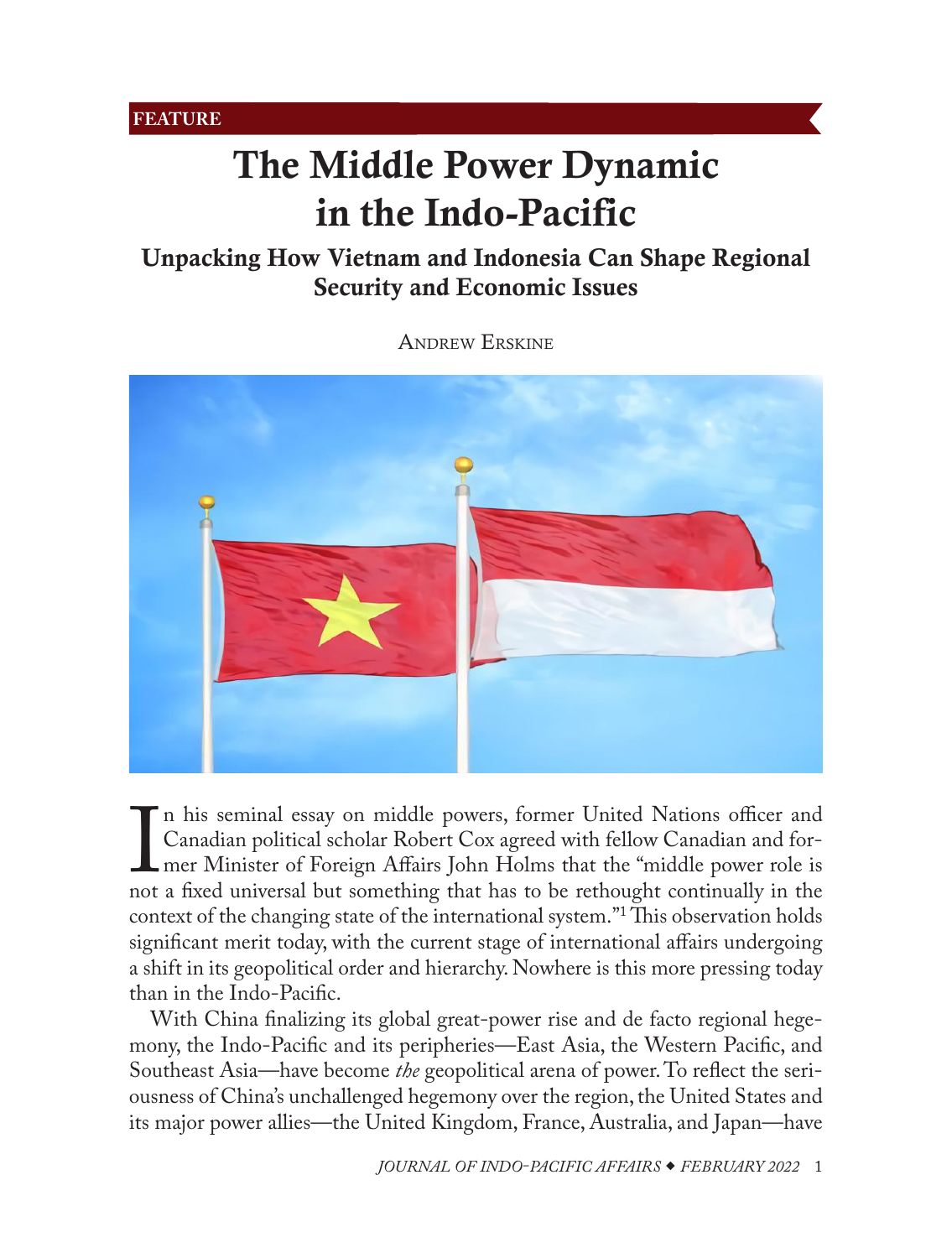pivoted and shifted their national security and defense strategies to prevent China from attaining unchecked and uncontested authority and power in the Indo-Pacific. Shifts from these Western liberal–oriented powers are due to Asia having 60 percent of the world's population and its rise as the global economic engine of the emerging multipolar rules-based order.<sup>2</sup> To maintain its influence and power in the Indo-Pacific, the United States is doubling down on its hub-and-spoke system of alliances and heightening its great-power competition with China.

However, deepening Sino-US great-power competition in the region is beginning to impact middle, minor, and small powers that have used the relatively peaceful and stable post–Cold War era to build and integrate their economies and national interests within a regional context with China at the center of any policy. To complicate matters further, China's ever-growing hegemonic assertiveness in the Indo-Pacific has forced these regional middle- and lower-tier powers to reassess their close economic and diplomatic connections with China.

With multipolarity reemerging as the predominant format of international affairs, significant interest in middle powers has returned, with particular emphasis on their strategic function in power politics and great-power competition. However, for middle powers to be used effectively, reflecting the Indo-Pacific's history, regional hierarchy, and a system of states, middle power concepts need to be updated and applied to the region with specific concern for how these middle-tier state actors will pursue their national interests and their strategic autonomy in an increasingly competitive and contested rules-based order.

This article reexamines middle power concepts, bringing forward an updated definition that reflects the environment of international affairs and the various levels of state power that exist today. From there, it assesses the Indo-Pacific's regional order, stressing its hierarchical nature and the multitiered characteristics it places on the region's state actors.

The article places Indonesia and Vietnam as regional middle powers by updating the scope and scale of middle power definitions and presenting more clarity to the Indo-Pacific's regional order. The article aims to demonstrate their likely capabilities in shaping regional security and economic resiliency to China and Sino-US great-power competition. Moreover, the article seeks to show how Vietnam and Indonesia should use middle power roles, namely those of *bridger* and *legitimizer*, to attain their national interests while maintaining strategic autonomy. Collectively, the article will illustrate the middle power tactics that Vietnam and Indonesia can use to preserve and promote a rules-based order in the Indo-Pacific that focuses primarily on geosecurity and geoeconomic interests. Lastly, it will place the Association of Southeast Asian Nations (ASEAN) as the optimal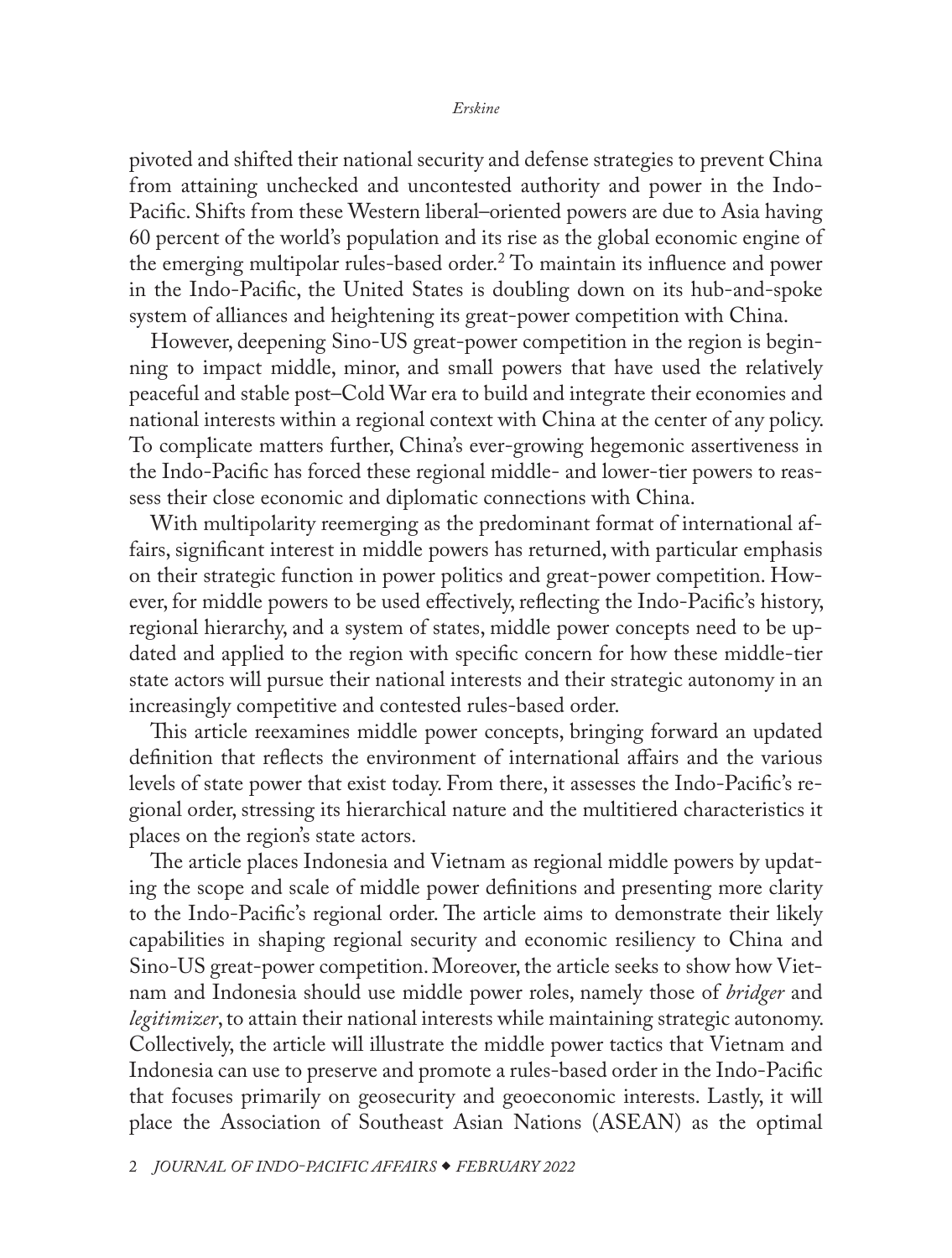middle power institution to project and enhance their strategic autonomy and power in the Indo-Pacific.

## What Is a Middle Power?

Throughout history, state actors have used their international environment to support a grand expansion strategy, consolidate their power, and develop notions of rivalries, partnerships, and alliances. To clarify their status among their neighbors—both friend and foe—state actors have used orders, polarity, and hierarchical positioning as informative tools in developing definitions of *powerhood*. During the Cold War, these environmental tools were used to inform new powerhoods of states. It is from this period that modern concepts of middle powers arrive.

In 1971, Carsten Holbraad analyzed middle power concepts from before its post-1945 conception. Drawing upon early nineteenth-century German writings, Holbraad examined the German notion of *Mittelmacht*—a middle geographical state which occupied an intermediate position in the European Concert of Power—as supportive testimony in designing his definition.3 For Holbraad, middle powers are defined as using geographical and material positioning or their positional and marginal status to cooperate or competitively balance the region's great powers.<sup>4</sup>

Building upon Holbraad's positional and material characteristics, Robert Cox defines middle powers through their ability to encompass a medial-ground response to international conflicts, leading to them possessing middle-range capabilities that curtail risks in managing power competition. Moreover, Cox contends that middle powers should have sufficient autonomy in their foreign strategies and association with hegemonic and great powers. Additionally, he argues that middle powers do not enact balancing strategies but rather perform as key actors that support the hegemony of significant states and the structural order of a geopolitical system.5

More recently, Andrew Cooper has continued the traditional approach to defining middle powers but has attempted to rejuvenate the concept to reflect the modern diplomatic and social realities of international affairs. Through this process, Cooper developed four new traits for defining middle powers:

1. Geographical trait—representing a middle geopolitical actor.

2. Positional trait—the most commonly used trait to assess whether a state is or is not a middle power that integrates a state's middle point in a range of bigness to smallness that references quantifiable attributes. These attributes can range from a state's geographical area, population size, complexity, and strengthened capability of its economy and military.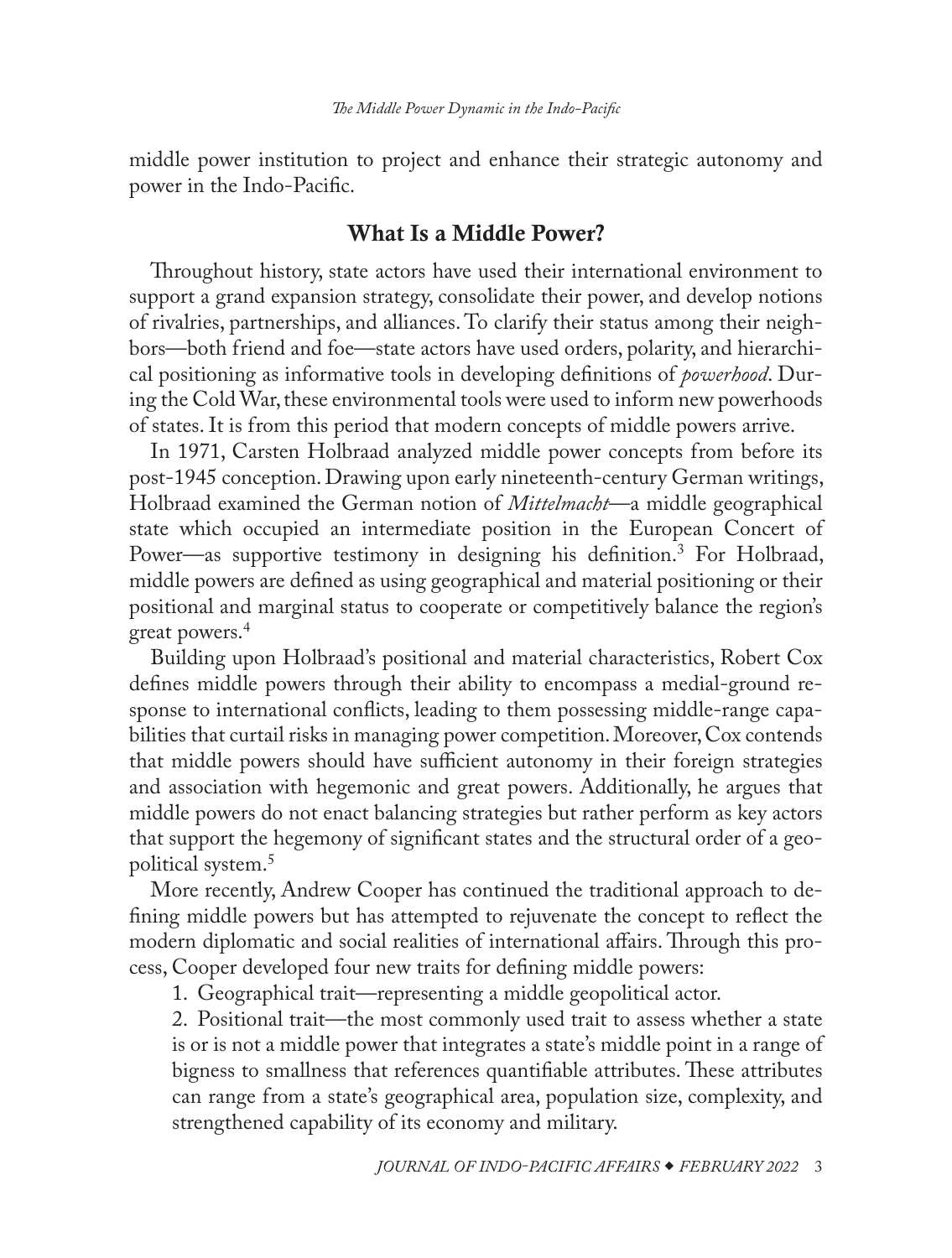3. Normative trait—identifying middle powers as wiser and more virtuous actors within a structured system.

4. Behavioral trait—designating a middle power's national strategy in operating and pursuing its national interests. It is argued that through this feature, middle powers are poised to solve and react to conflicts and strategic problems through multilateral solutions that do not shy away from compromises and, as a result, this argument has steered to the notion of middle powers being "good international citizens."6

For Cooper, these traits reflect middle powers as responsible managers for a rulesbased order, increasing their temperament as trustworthy partners.

## Problems with Traditional Middle Power Concepts

With these central elements of middle power characteristics being universally agreed upon and frequently recycled in scholarship and strategic analysis, middle power concepts have welcomed numerous and varying state actors into the middle-tier of power classification. As a result, middle power concepts have constantly undermined the scope and scale of states that practically represent the middle of a hierarchical system. Traditional middle powers such as Canada, Australia, Germany, Japan, South Korea, and New Zealand are commonly identified. Recently, however, Matthew Stephen has argued that in addition to the states mentioned above, new middle powers such as Russia, Brazil, Turkey, and Saudi Arabia would shape the post-2013 global order.<sup>7</sup>

However, as the above classification and identification of middle powers indicates, there are ongoing problems with traditional middle power definitions. These misgivings arise from contemporary international relations scholarship and previous grand strategy models placing prominent attention to the political spheres and foreign policies of great powers as well as their interpretation of weaker states. This perspective often identifies great powers at the top and small powers at the very bottom. As can be seen, this perspective leaves a vast vacuum in the middle for any state actor that does not match the military, diplomatic, and economic might of a great power.

Most often than not, this vacuum area causes middle powers to be labeled as nothing more than free riders who exploit great-power rivalries by bandwagoning their foreign policies onto a regional or global hegemon, thereby having limited legitimacy and authority in shaping geosecurity policy.8 More importantly, the middle tier is often used in international relations as a bridging point for emerging or revisionist state actors to ease their strategic pathway toward higher global statuses of power and authority without directly challenging the rules-based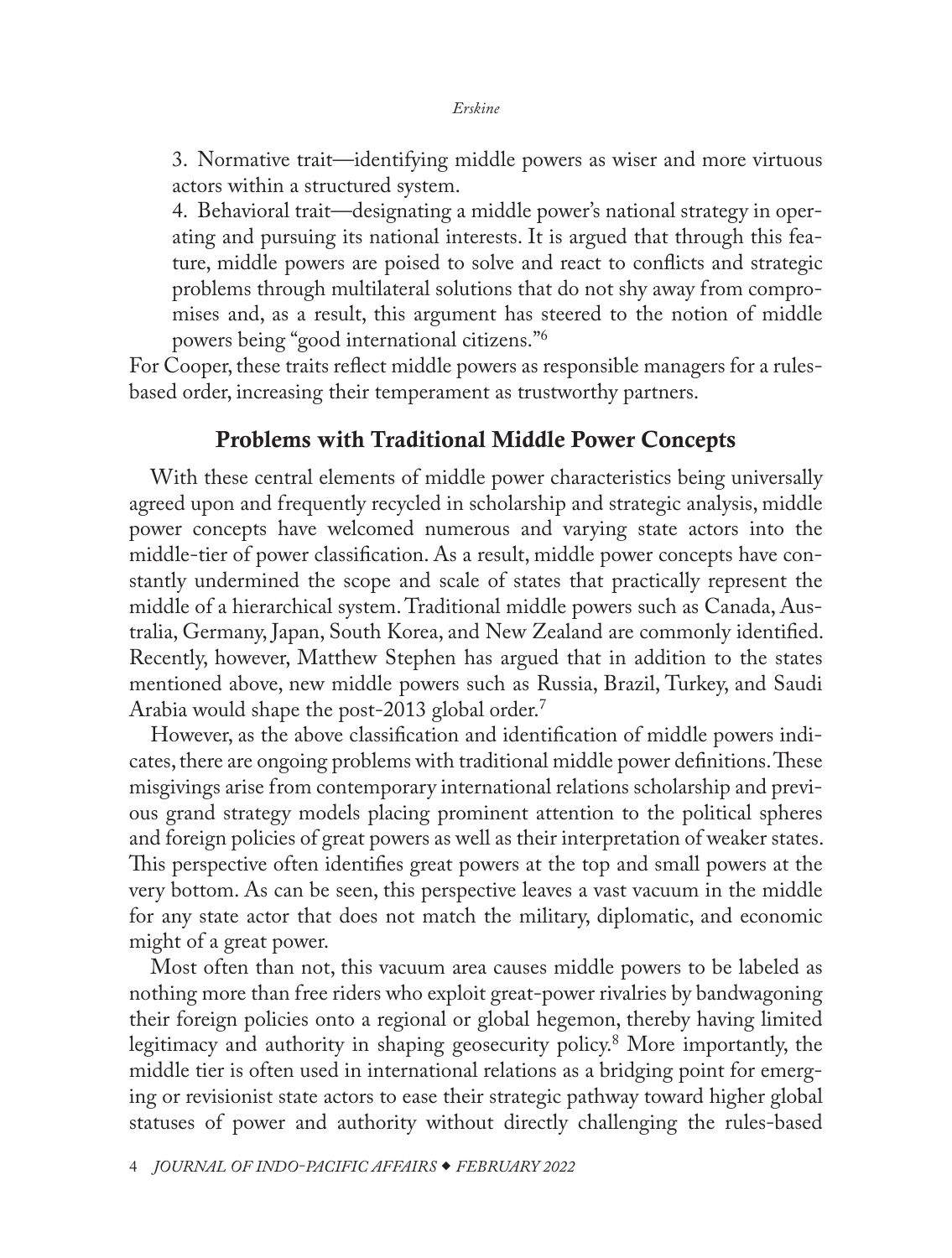structure or contesting a great power. All in all, these misgivings have made the concept of middle powers meaningless.

Middle powers are also generally observed through a globalist context that transcends their regional geopolitical location, capabilities, and behavior. For instance, Australia, Japan, and South Korea as global middle powers are often classified as regional middle powers in the Indo-Pacific. However, the Quadrilateral Security Dialogue (QUAD) between Australia, India, Japan, and the United States, and the trilateral security pact between Australia, the United Kingdom, and the United States (AUKUS) showcase Japan and Australia becoming more engaged and assertive in their roles in defending their national interests and their willingness to control the region's rules-based order by directly contesting and balancing China.

These examples illustrate how Australia and Japan are major regional powers a fact that is not reflected by the characteristics listed in Holbraad, Cox, and Cooper. It is important to reiterate that a global middle power may not be a middle power regionally—and vise-versa. To delve into the Indo-Pacific and observe how middle powers can impact geosecurity issues and geoeconomic resiliency, it is vital to exclude states that are not regional middle powers to focus on the states that are.

# Updating Middle Power Concepts

Adopting a blend of Holbraad, Cox, and Cooper, the article defines middle powers through four complex and universal traits. By updating the theoretical framework, the article's definition of middle powers consists of specific attributes and factors that must be attained or possessed before a state actor can declare middle power status and cement the existence of a recognizable and legitimate middle-tier of power.

First, a state actor with middle-range *positional* traits—medial political positioning, economic standards, and diplomatic proficiency in a geopolitical order's hierarchical structure—constitutes middle power status. These three components sway the *positional* trait away from the traditional material power structure to a criterion of multiplex units that showcases the dynamic apex of force middle powers possess in a hierarchical order.9

Second, a middle power must inhabit a geographical space that has a clear and distinct asymmetric level of power disparity. This geographical space will allow a middle power to harness its resources and capabilities to better reflect its capabilities to posture with and engage among neighboring state actors and extraregional powers, along with rooting its orientation to its geopolitical zone.<sup>10</sup>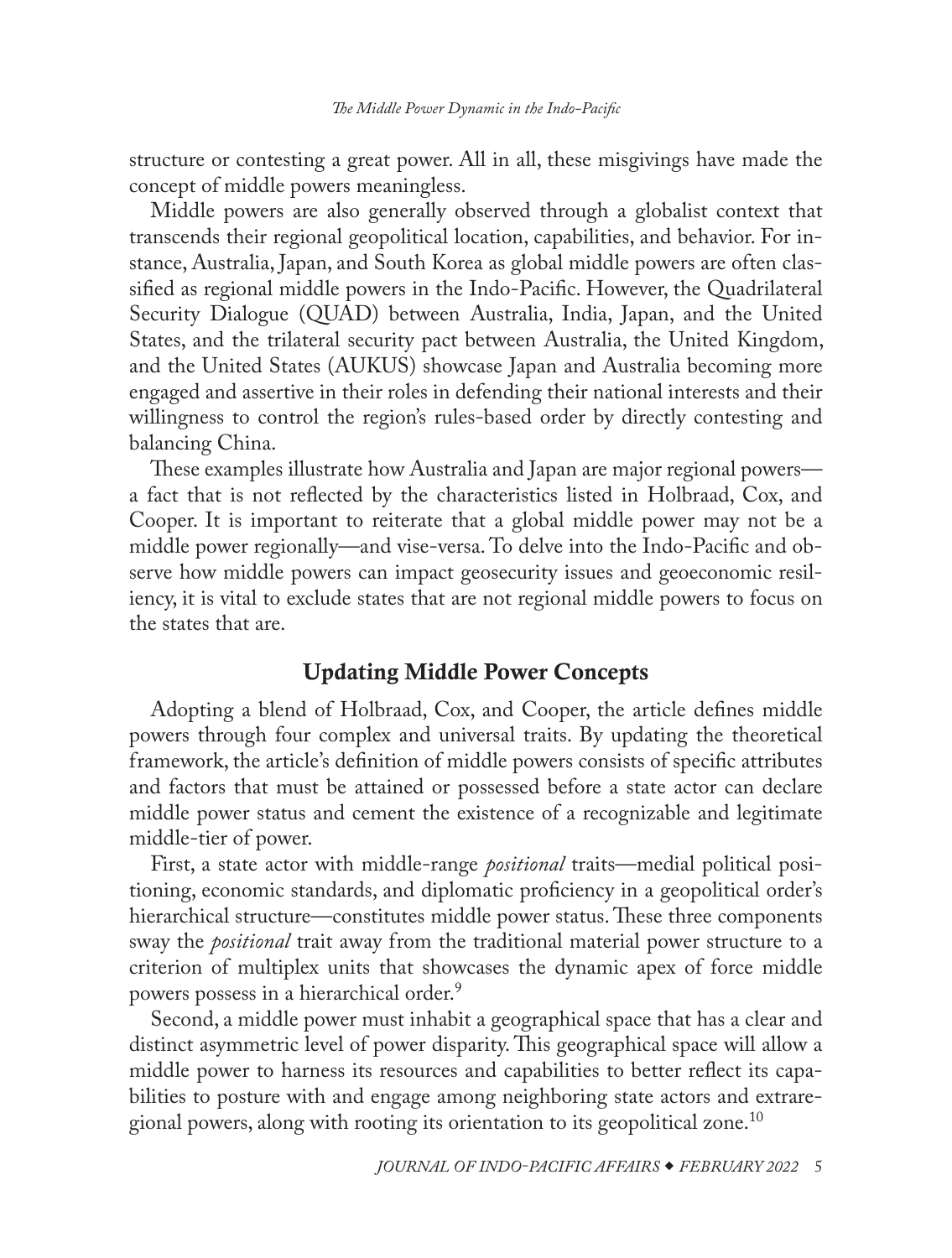#### *Erskine*

Third, and perhaps most importantly, a middle power must be *content* with its ranking within its situated hierarchical order. Despite having a limited ability to project hard power or high capacities for political, economic, and diplomatic pressures, middle powers best serve their national interests when they occupy their rank as contentedly as possible. For one, a middle power that is *content* in its rank will be accredited with being concerned with and caring for the geopolitical order's construct and hierarchy. This normative belief will project middle powers as representative actors that aim to maintain the order's integrity and prosperity as it provides a "common advantage" for all members in advancing their national interests.11 Second, it limits the prospect of being identified as a belligerent power aiming to increase its status and stature by challenging hegemonic powers. Instead, this trait showcases the assertiveness and prudent strategic orientation of a middle power in maintaining and advancing a fixed and legitimate structure of power politics.

Lastly, a middle power must employ a foreign policy that builds upon the normative essence of *liberal-realism* that shapes the middle powers into *stewards* of the hierarchical order, thereby legitimizing and bridging the system's governance to top-tier and lower-tier powers. By establishing stewardship elements in their foreign policies, middle powers will affix their historical tendencies with the new realities of multipolarity, power politics, and great-power competition.

By *liberal-realism*, it is implied that middle powers comprise a realist perspective that emphasizes states as the principal actor in the hierarchical structure that informs and shapes the rules, behaviors, and interactions of the region's geopolitical community. In particular, the realist element stresses the existence of state sovereignty as the principal pillar that consists of a state's ability to act and govern independently to determine its internal structure, its ability to control its territorial borders, and any resources that flow within—including but not limited to ideas, goods, and peoples. Lastly, the realist element requires all state actors to recognize the order's preference for autonomy, thereby representing a sense of interstate inclusion and full-fledged membership.<sup>12</sup> It also refers to how middle powers use liberal institutionalism to create mechanisms that establish norms of responsibility and a rules-based structure that guides particular areas of interest over economic, political, and military affairs.<sup>13</sup>

## The Indo-Pacific's Regional Order

As mentioned previously, all middle powers require a *geographic trait* that showcases a power disparity within a geopolitical space. To that end, there is a need to examine the Indo-Pacific's regional order to explore the type of power disparity and the varying levels of its hierarchical nature. By analyzing the Indo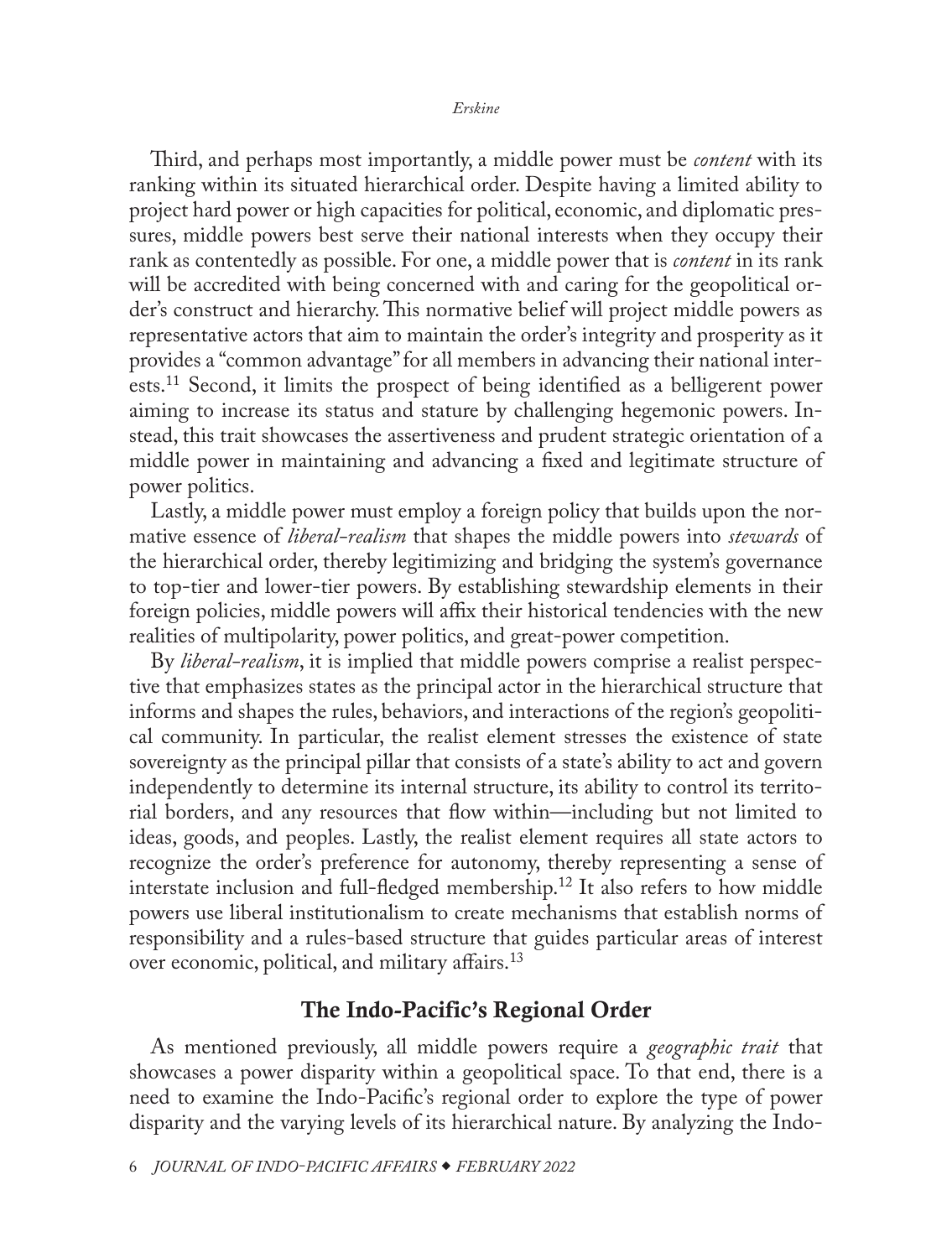Pacific's regional order, it will be more plausible to distinguish middle powers, along with unveiling the region's complex hierarchical structure and its relationship with middle powers in reworking the Indo-Pacific to endure deepening power politics and great-power pressures from Sino-US strategic competition.14

Taking inspiration from IR scholar Hedley Bull's concept of *international society*, the article proposes that a geopolitical space encompasses a *system of states*, implying an environment that exists when a group of state actors—conscious of common interests and values—form a system to bind a common set of rules that regulate their diplomatic relations, behavior, and power with one another. Through this concept the existence of different tiers of independent powers emerges. However, unlike Bull, who argues that an *international society* contributes to a desirable order of peace and harmony, the article's *system of states* produces an order that state actors regularly observe through commonly recognized regional statuses.15 More specifically, this type of order is one where the rules, norms, and behaviors arrive from the legitimacy and ratification of a state's power status among all members inhabiting the *system of states*. 16

The Indo-Pacific's power disparity is unique in that its hierarchical structure varies among the top-tier powers within the *system of states*. China argues that the region is heading toward unipolarity, which will be guided and governed by Chinese hegemony. Reflecting a desire to return to the "Middle Kingdom" period of Chinese hegemony, a China-led geopolitical system would undoubtedly situate China as the keystone of all aspects of intra- and extraregional affairs, integration, and engagement.<sup>17</sup> In contrast, the United States and its likeminded partners contend that the region orbits around a bipolar structure that observes two distinct blocs of power—status quo and revisionist powers—governing and guiding Indo-Pacific affairs. Under a US-led hub-and-spoke system that coordinates and cooperates with major Asian and Pacific powers such as Australia, India, Japan, and South Korea, this system would reinforce, balance, and counter belligerent actions from state actors that undermine and threaten the endurance of a liberal rules-based order.

The power disparity in the Indo-Pacific is more complex than is usually thought. Although the region bears witness to traditional disparities in how power is distributed among its state actors, leading to a vertical hierarchical structure, the Indo-Pacific's regional hierarchy contains multiple power classifications.18 For instance, in a traditional hierarchical order that is structurally vertical, great powers hold the uppermost pole of power, with middle powers holding a medial pole and small powers representing the bottom pole.

This traditional observation lumps together all other state actors that are superior to small powers but positionally, materially, or geographically unequal to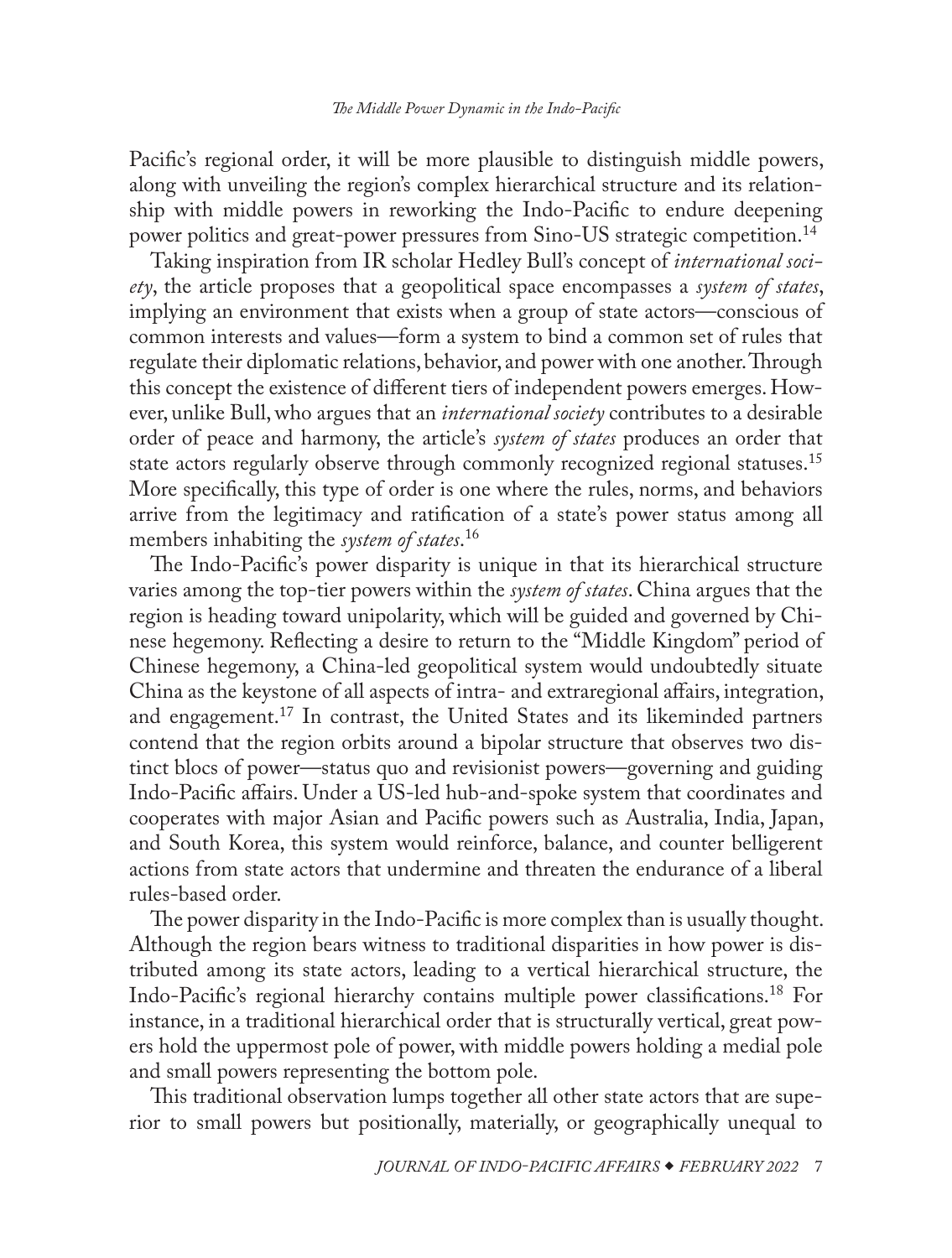China and the United States within the middle-tier. By enlarging and broadening the medial pole, middle powers became too numerous for efficient strategic engagement in intra- and extraregional affairs. What is more, the overwhelming scope and scale of this category displaces any strategic autonomy in shaping and coordinating their national interests with overarching geosecurity and geoeconomic dynamics as a result of accepting revisionist, declining, and emerging state actors that prefer strategic moderation or restraint into the titular tier of middle power strategy.<sup>19</sup>

To resolve this issue, the Indo-Pacific's regional order should be observed through a five-tier hierarchical system. Like the traditional three-tier system, this hierarchical order maintains notions of great powers holding the uppermost pole, middle powers holding a medial pole, and small powers beholding the bottom pole. However, to showcase the complexity of the power disparity in the Indo-Pacific, this new system argues for a more expansive multipolar setting by inserting two new poles—minor and major powers.

Minor powers occupy the pole between small and middle powers as they have limited tools and tactics to project their power and influence onto the regional order and are deemed inconsequential to regional power dynamics. States that encompass this pole of power would be New Zealand, Bangladesh, Myanmar, Cambodia, Laos, and the Philippines. Meanwhile, major powers occupy the pole between great powers and middle powers. These major powers have profound multidisciplinary tools and strategies to project hard and soft power onto the regional order. Moreover, they are complemented with an ability to steer intra- and extraregional state actors to support their normative and positional primacy over specific regional power dynamics. These major powers are often perceived as traditional middle powers—Australia, India, Japan, South Korea—and include antagonistic powers such as North Korea and Russia.

Including these two new poles of power in the Indo-Pacific's hierarchy lessens the congestion of states with middle power characteristics and capabilities. From here, a compact and consequential list of middle powers can be formulated, thereby bestowing more sweeping opportunities for them to shape geosecurity and geoeconomic issues in the Indo-Pacific while making the overall hierarchical system more durable as more poles of power expand the number of stakeholders and shaping channels.<sup>20</sup>

## Indo-Pacific Middle Powers: Vietnam and Indonesia

Despite the Indo-Pacific possessing multiple middle powers such as Singapore, Malaysia, and Thailand, the article signals Vietnam and Indonesia as significant regional middle powers due to their strategic experiences, insights, and outlook.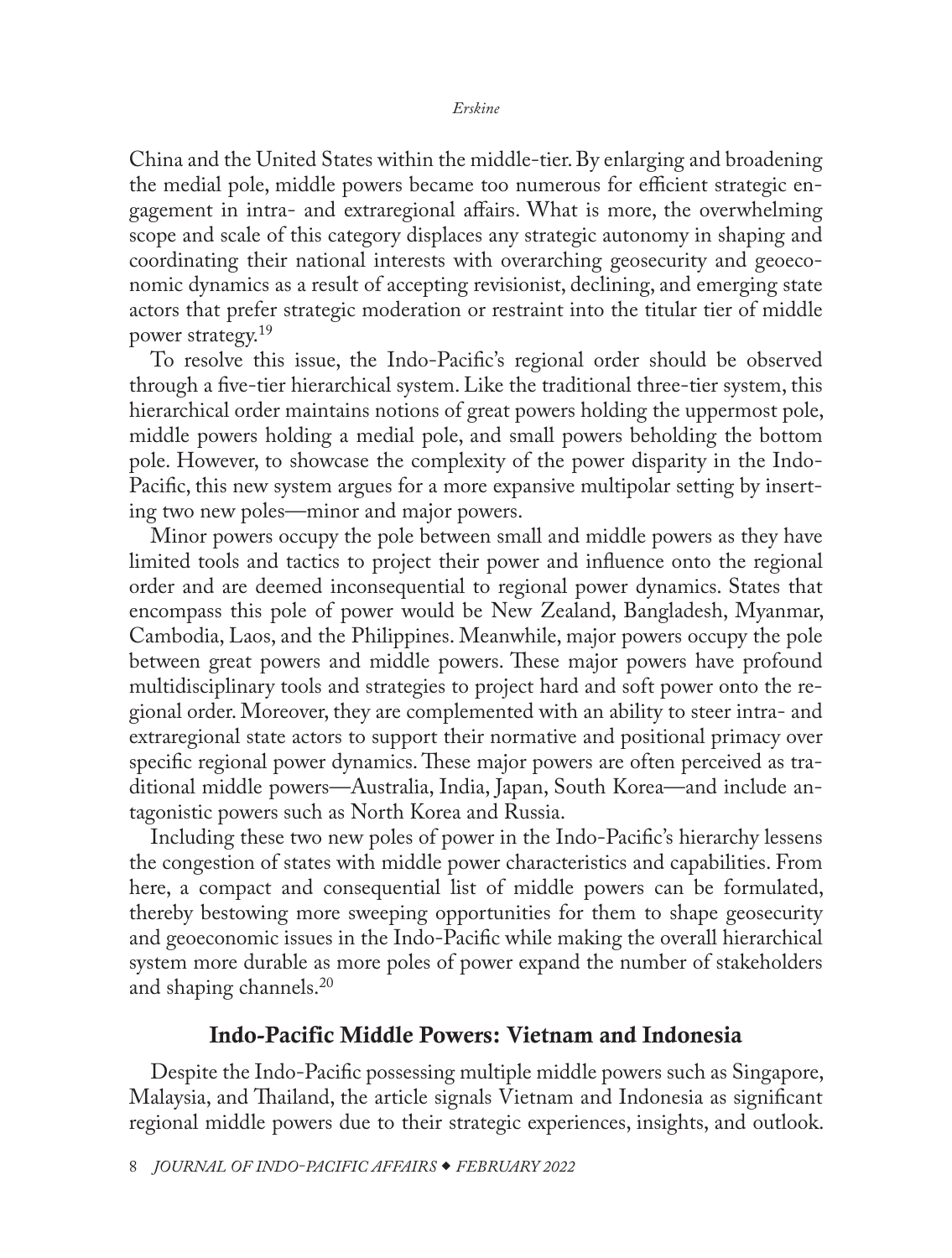The assessment below evaluates the article's claim of Vietnam and Indonesia as constituting middle power status. To reflect the definition formulated previously, the article examines the state actors' *positional*, *geographic*, and *normative* traits to consolidate their regional middle power claim.

## *Positional Trait*

Vietnam has solid middle-range political positioning, economic standards, and diplomatic proficiency. According to the Lowy Institute Asia Power Index (LI-API), Vietnam's economic capability is ranked thirteenth, with its economic size and technological capabilities driving its rise in 2020. Its military and defense positioning are ranked thirteenth, with regional defense diplomacy, arms procurement, and defense dialogue emphasizing its growing voice over protecting its national security and influencing the region's geosecurity structure. Vietnam's diplomatic proficiency is ranked ninth, with diplomatic networking, multilateral and cultural power providing the middle power with significant influence in establishing political dialogues and back and front door tactics that proactively engage with the region's great and major powers.<sup>21</sup>

Although there is increasing speculation of its eventual rise as a regional great power due to its growing economic power and emerging influence among ASEAN members, Indonesia's current *positional* trait reinforces its middle power status.22 Enhancing Indonesia's middle-tier position is its economic capability being ranked tenth, with its economic size accounting for 40 percent of the total GDP of ASEAN, its technological capabilities driving its soft power rise, and its ability to leverage international investments. Indonesia's military and defense is ranked thirteenth, with the size of its armed forces, military geographic posture, and defense spending contributing to the archipelagic state's significance for middle power projection. Lastly, Indonesia's diplomatic proficiency is ranked tenth, represented through extensive diplomatic networking with neighboring and extraregional powers, regional institutions, and its multilateral power to influence and participate in regional investiture and trade agreements with China, Japan, Singapore, and fellow ASEAN members.<sup>23</sup>

# *Geographic Trait*

The geopolitical location of Vietnam and Indonesia showcase that strategic competition and power politics contribute to the region's power disparity, showcasing varying levels in its hierarchical structure.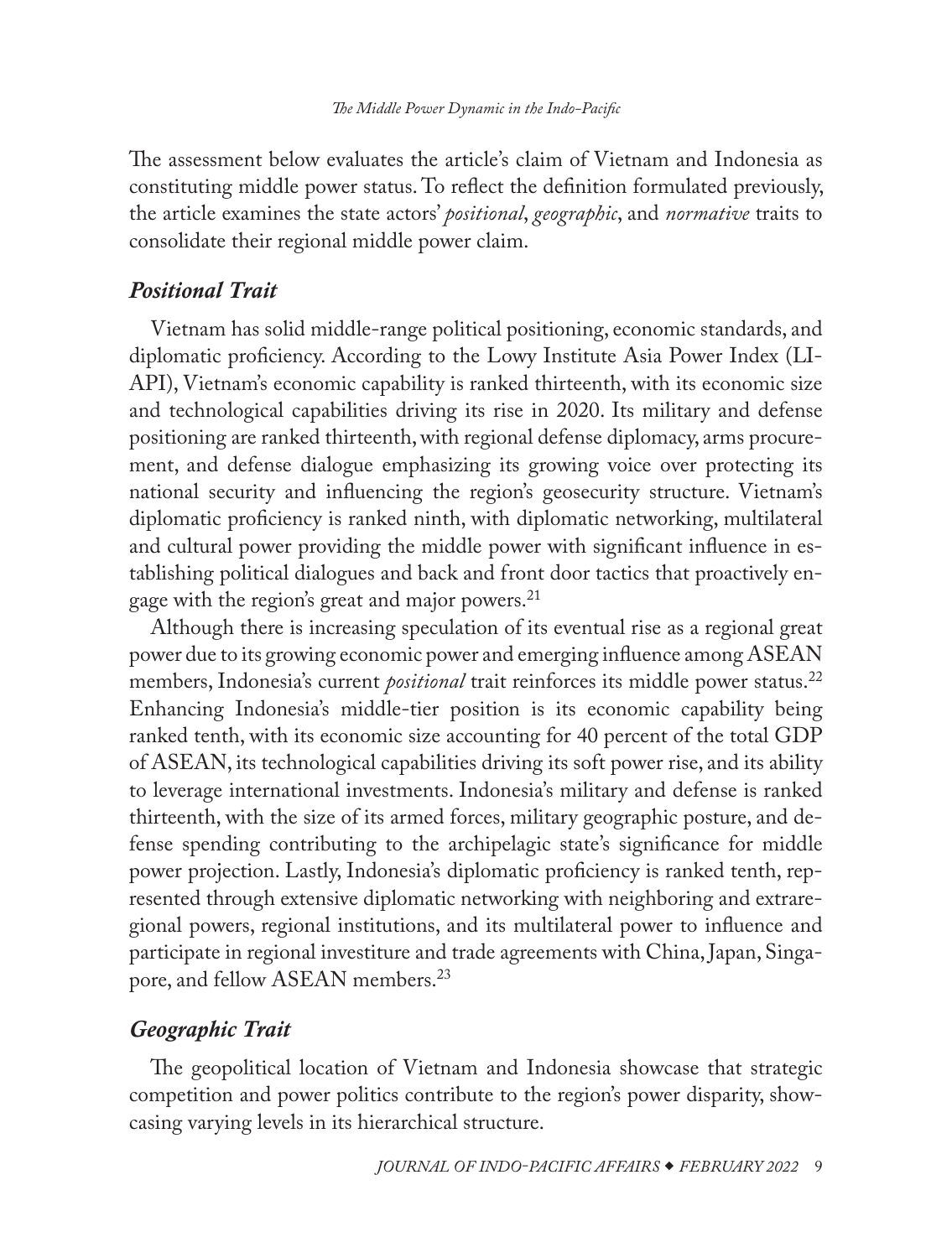#### *Content*

Vietnam's middle power status is fully committed to the Indo-Pacific and observes Vietnam utilizing its capabilities and tactics to build extensive relationships with neighboring and extraregional powers in the region's hierarchy to establish its strategic autonomy, avoidance of entrapment, and the endurance of the rulesbased order.24 Indonesia's middle power status has illustrated its desire to maintain its position in the region's hierarchy as the order's structure benefits Indonesia by making it an indisputable leader for Southeast Asian resiliency, mediating intraregional conflicts, and conducting diplomatic relations with extraregional pow $ers.<sup>25</sup>$ 

## *Stewardship*

Vietnam has employed *liberal-realism* traits of stewardship in its foreign policy that aims to benefit the Indo-Pacific's institutional framework, its rules-based structure, and promote state sovereignty and territorial integrity as indisputable facts. For instance, Vietnam is heavily engaged in resisting China's military presence in the South China Sea (SCS), attempting to regionalize territorial disputes through ASEAN and its institutional mechanisms—particularly the ASEAN Regional Forum and the ASEAN Defense Ministers Meeting Plus. Moreover, Vietnam has discouraged small, minor, and fellow middle powers from seeking bilateral arrangements with China over settling alternative solutions to territorial disputes, thereby undermining the region's rules-based and multilateral structure to intraregional conflicts.26

Indonesia is perhaps the foremost middle power to have used *liberal-realism* traits in its foreign policy due to its history with European colonization and a struggle for independence. Indonesia has reflected this experience through "Aktif dan Bebas," or "Active and Independent" diplomacy that emphasizes the importance of state and territorial sovereignty and centrality to the drawbacks of power politics from great powers.27 What is more, Indonesia's *stewardship* experience was exhibited when ASEAN leaders approached it to develop an Indo-Pacific concept. Through this outreach of ASEAN members, Indonesia demonstrated its ability to deploy multilateral tactics that reflected the needs and perspectives of the organization's members.28

As the exhibited examples correspond with the article's *traits* of middle powerhood, it is clear that Indonesia and Vietnam both possess middle power status in the Indo-Pacific. Moreover, the assessment highlights their outlook on middle power opportunities to shape geosecurity issues and geoeconomic resiliency in the Indo-Pacific.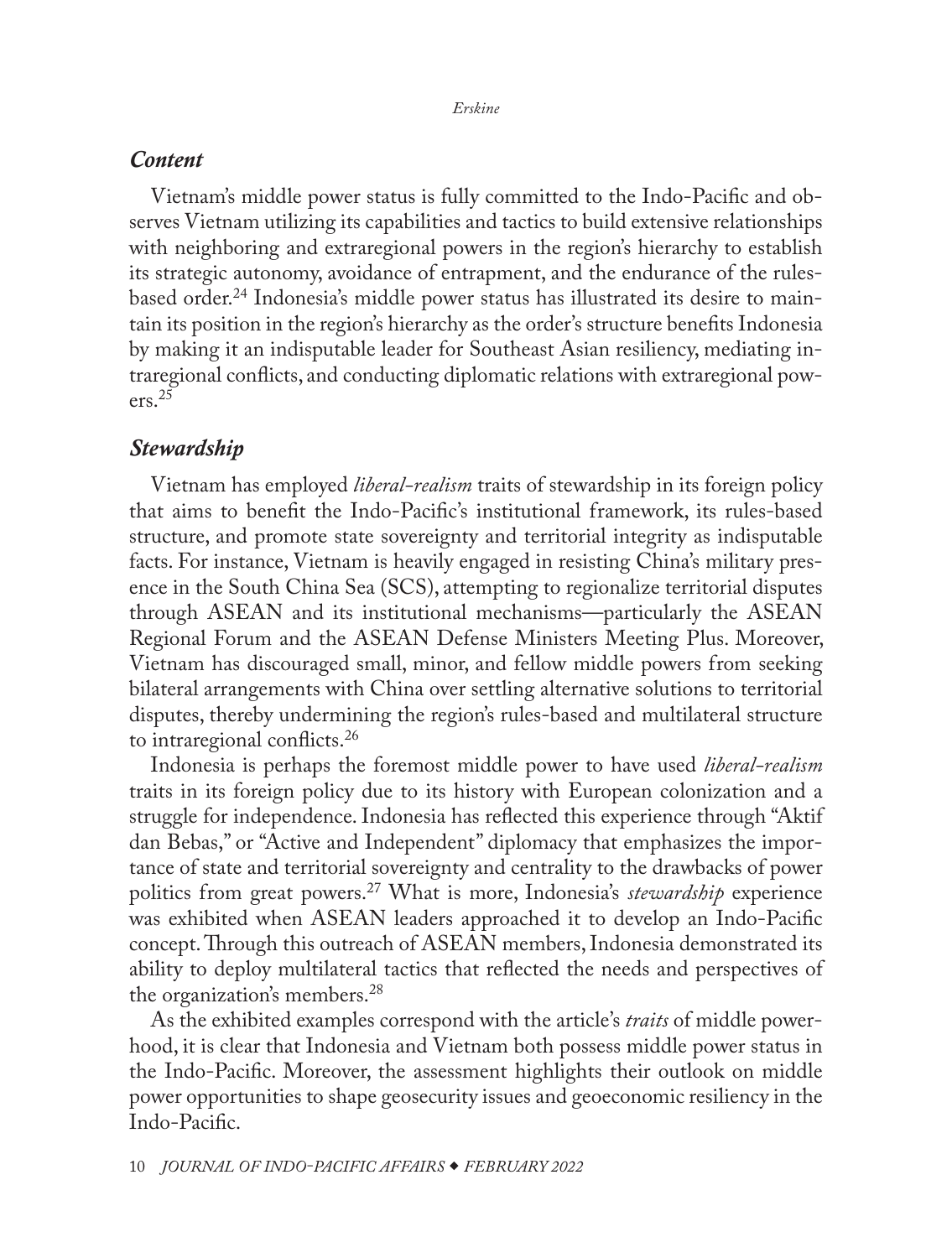# Vietnam and Indonesia: Legitimizers and Bridgers of a Rules-Based Order

In contemporary IR, the most vital and indispensable middle powers are the states that can project a titular role for their status as a middle-tier power. Traditionally this has persuaded middle powers, in the global sense, to be well-suited managers, bridge-builders, and peacekeepers. However, no matter how influential these middle power roles were during the Cold War and post–Cold War periods, they illustrate a genuine lack of coherent acclaim for how impactful middle powers can be in shaping geosecurity issues and geoeconomic resiliency—especially in a period of multipolarity.

To develop middle power roles, a state actor must compare and assess its national interests, values, and strategic attitudes with the behavioral prescriptions arriving from its rank and position in the region's hierarchical order.<sup>29</sup> Due to the power disparity of a five-tier hierarchical order, middle powers have limited roles in influencing and shaping regional diplomatic areas of interest. This shortcoming prohibits middle powers from attaining roles as enforcers, hedgers, and balancers. On the other hand, the power disparity does confirm opportunities to form niche roles. It is recommended that from this, middle powers choose the roles of *legitimizers* and *bridgers*. 30

In the context of middle power diplomacy, a *legitimizer* role refers to the ability of a middle power to affirm and oblige top-tier and lower-tier powers of the legitimacy of niche areas of interest in the regional order. The precedent from this role traces the fixed nature and legitimacy of the rules-based and hierarchical structures of the regional order to exhibit the importance of socializing and engaging all state actors. Moreover, it will project power to be primarily concerned with preserving, protecting, and promoting stability and prosperity to the region without reverting to strategies of hedging, countering, or balancing from the middle. If exerted successfully, middle powers can decrease their security and economic vulnerability toward a higher reward-to-cost ratio. Lastly, the *legitimizer* role is not driven by an altruistic sense of good international citizenship. Instead, it is rooted in an apprehension of strategic power that observes great and major powers pursuing militaristic and divisive strategies to preserve their hierarchical ranking at the cost of the region's stability and prosperity.

Meanwhile, the role of the *bridger* in middle power diplomacy refers to the ability of middle-tier powers to diplomatically pursue, link, and galvanize niche areas of interest to both top-tier and lower-tier powers through a collective and multilateral mechanism. The precedent from this role affixes the functionality and multipolarity of the region's domains of power while cementing a consensus on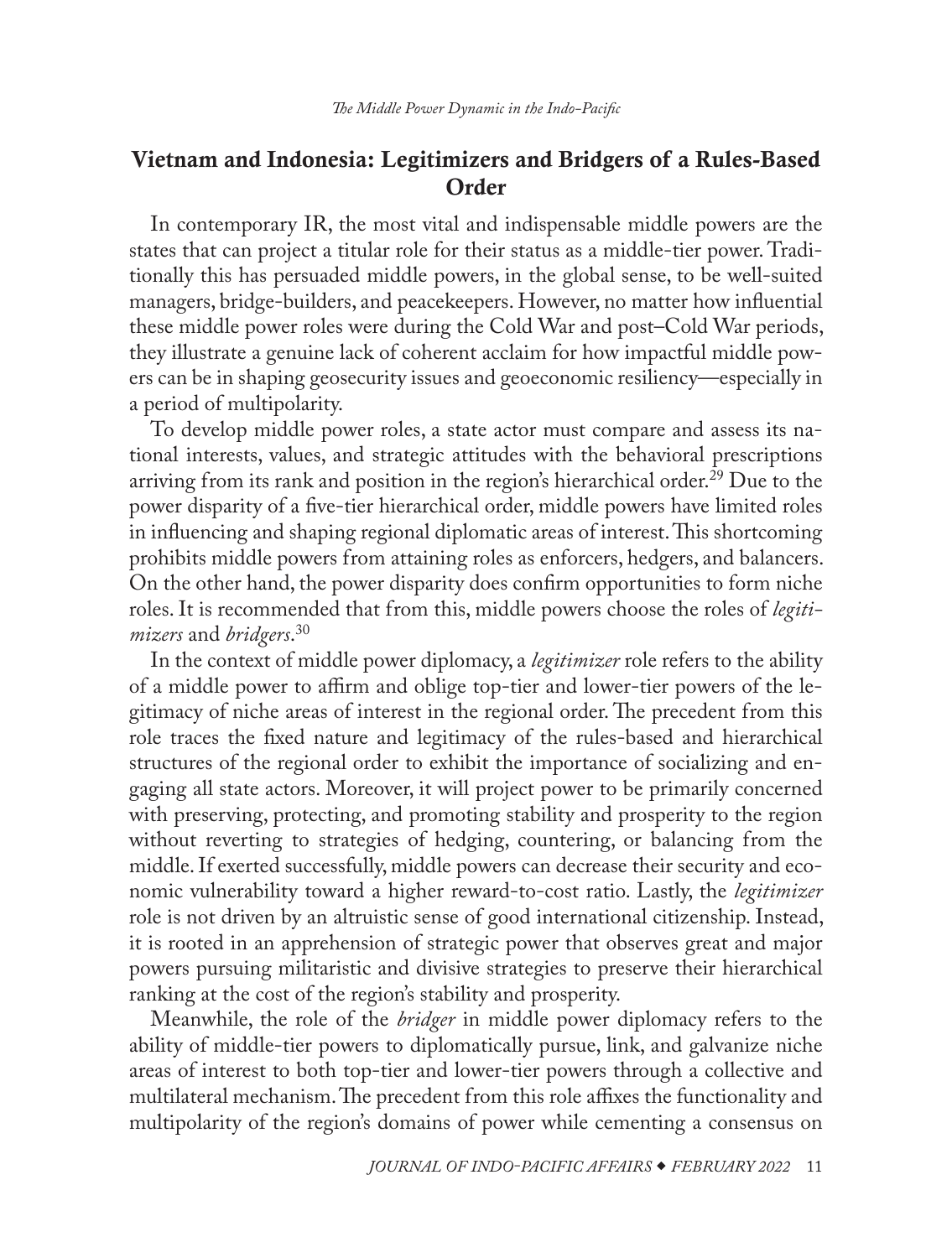core interests and values recognized as universal and that cannot be infringed. If exerted successfully, middle powers can gain considerable strategies to influence from the middle, prompting top-tier and lower-tier powers to engage with middle powers through avenues that do not support or empower hegemonic struggles.

In assessing the national units of measurements—*positional*, *geographic*, and *normative* traits—for Vietnam and Indonesia, it is clear that they reflect a middlerange inclination to the overall regional hierarchy. With that said, their behavioral prescriptions differ as a result of their middle power experience. Vietnam, for instance, has extensive experiences in dealing with territorial disputes in the SCS, mitigating foreign policies that directly hedge China's growing hegemonic clout, and its firsthand involvement of being a pawn in great-power competition during the Cold War. Together, these experiences position Vietnam to project more attention to geosecurity issues, thereby making the country a viable *legitimizer* and *bridger* for shaping geosecurity issues that reflect the rules-based order's functionality to preserve strategic autonomy for state sovereignty and territorial integrity.<sup>31</sup> Meanwhile, Indonesia's middle power experience in economic and multilateral leadership makes it an ideal candidate for legitimizing and bridging economic resiliency to China's Belt and Road Initiative (BRI) and extraregional infrastructure strategies that seek to polarize the region into geopolitical blocs.<sup>32</sup>

In implementing a *bridger* role onto its foreign policy, Vietnam is encouraged to approach ASEAN to bridge its experiences in dealing with an assertive and, at times, revisionist China as the dominant geosecurity concern for the intergovernmental organization. Such action will signal to Chinese-aligned ASEAN members—particularly Cambodia and Laos—that China's growing interests in the SCS and beyond are a permanent and prerequisite objective for regional hegemony, thereby making clear that centrality and impartiality will not deter or balance China from threatening their territorial or national sovereignty.

Presenting this strategic clarity will encourage ASEAN members to realize the extent of the issue and make them feel more comfortable in discussing and participating in cooperative security and military-military dialogues, confidencebuilding programs, and institutional mechanisms that can incentivize sweeping diplomatic cooperation that will oblige Southeast Asian states to protect a rulesbased order.33 Lastly, it will serve Vietnam's national interest of ensuring ASEAN's functionality as a peripheral and middle power institution that will not work against them and other middle-range powers on behalf of China.<sup>34</sup>

For Indonesia, their *bridger* role needs to pursue, link, and galvanize ASEAN members to base their economic resiliency on the principles of openness, inclusivity, transparency, and stability toward official development aid and foreign investments.35 Indonesia should bridge the ASEAN Economic Community to emerg-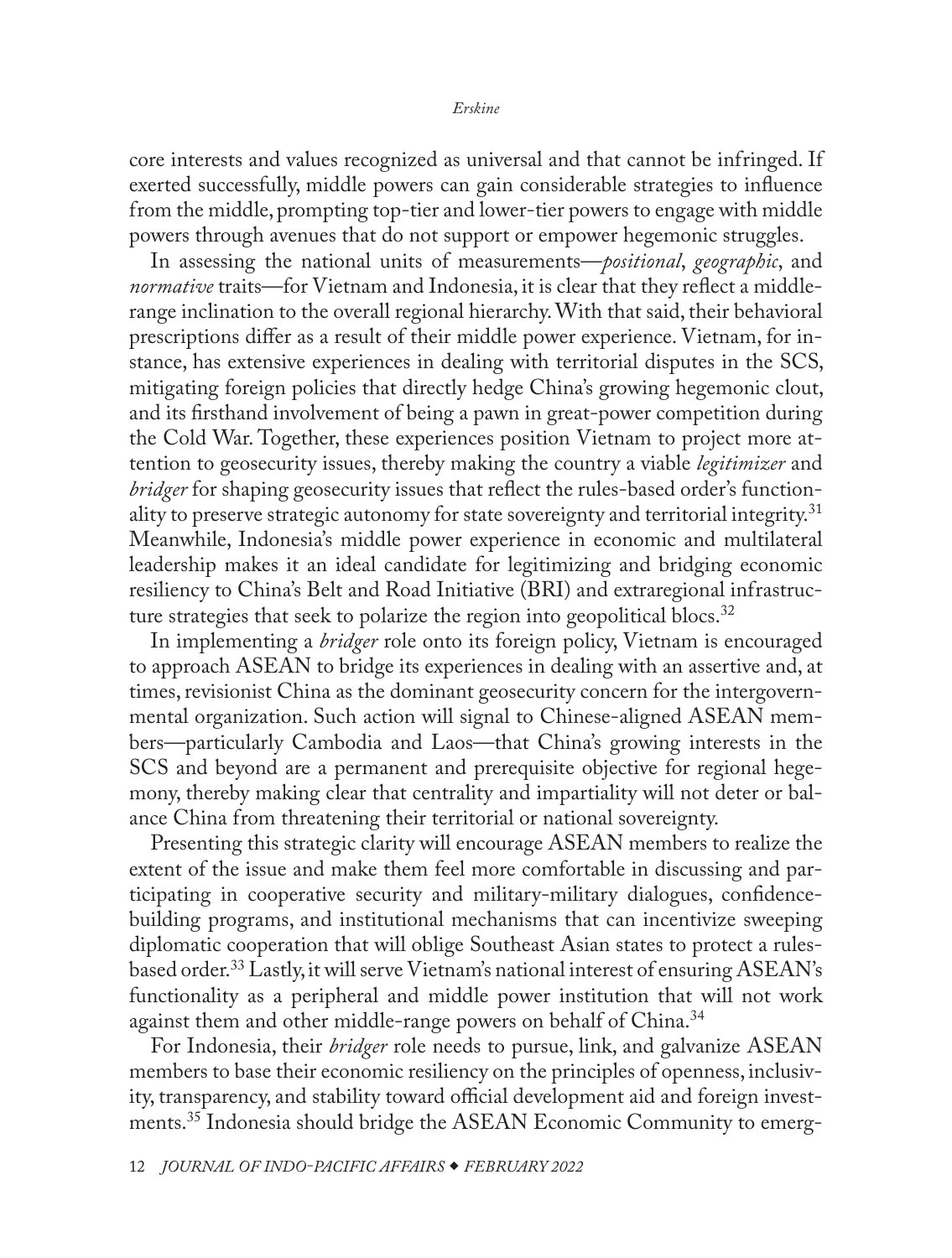ing and new multilateral trade agreements similar to the Comprehensive and Progressive Agreement for Trans-Pacific Partnership and the Japan-EU Economic Partnership Agreement to diversify their economies, broaden their resilience to Chinese economic coercion.

Moreover, as a leading Indo-Pacific institutionalist and rules-based stabilizer, Indonesia should encourage more intraregional infrastructure initiatives that can increase regional unity, solidarity, partnership, and institutional capacity to provide alternatives to China's BRI. Indonesia should bridge Vietnam's recent foreign investments in Cambodia and Laos to its global maritime fulcrum program that leverages its geopolitical location with more regionally based maritime connectivity and infrastructure investments.36 Such initiatives will make Indonesia and ASEAN more transparent and sustainable in their economic resiliency to China while maintaining a distinctly Southeast Asian outlook that does not unbalance the region's conventional economic practices.

For the *legitimizer* role, Vietnam and Indonesia are encouraged to lead an ASEAN and member-orientated vision of a "free and open Indo-Pacific" that will shape geosecurity and geoeconomic issues going forward. Although Indonesia led the ASEAN Outlook on the Indo-Pacific (AOIP), there were varying disagreements between the organization's members. These disagreements resulted in the AOIP lacking details on how ASEAN can engage the region's pivotal state actors while maintaining their strategic autonomy to disputes in the SCS, China's maritime expansionism, and the respect of states to follow international law to settle territorial disputes peacefully, along with reducing the threat of Sino-US greatpower competition.37

As *legitimizers*, Vietnam and Indonesia need to emphasize to ASEAN members that any vision of the region needs to include a regionally distinct outlook and voice on the Indo-Pacific's rules-based order, along with a united position that will ensure the region's equilibrium in an era of strategic competition and deepening power politics.<sup>38</sup> Vietnam, in particular, must push forward the notion that as Chinese hegemonic ambition grows against the backdrop of a US-led balancing strategy, ASEAN and its members cannot restrict their strategic autonomy, involvement, and interference in Indo-Pacific affairs.<sup>39</sup>

Vietnam should use its *legitimizer* role to highlight the failing nature of ASE-AN's conventional strategic thinking toward impartiality and centrality. Vietnam also needs to emphasize that remaining impartial to Chinese regional hegemony will result in an overly assertive China expressing unchecked expansionism and revisionism with evidence that the Indo-Pacific's middle and lower-tier powers support its regional hegemony or lack the strategic conviction to resist its claim and revisionism. Moreover, Vietnam needs to reinforce that centrality—or find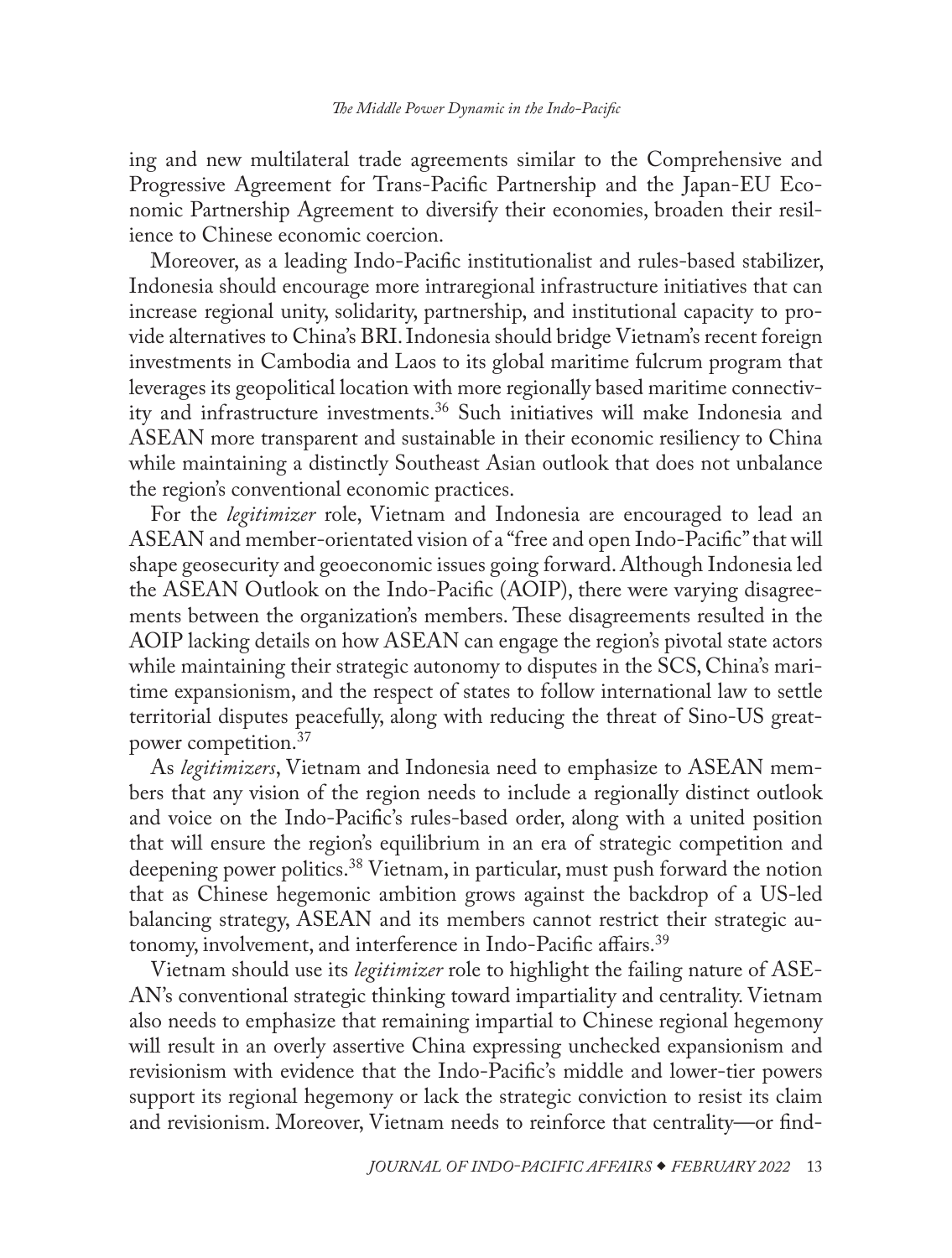<span id="page-13-0"></span>ing a middle path—to Sino-US great-power competition will result in a bipolarization of regional affairs, thereby creating spheres of influence that will dictate diplomatic, military, and economic areas of interest to middle and lower-tier powers and remove any strategic autonomy in shaping key regional issues.

Indonesia can support this perspective by using its *legitimizer* role to balance a distinct anti-Chinese outlook with traditional ASEAN diplomatic thinking. Reinforcing its designed check to the QUAD in the AOIP, Indonesia should suggest that an ASEAN Indo-Pacific vision is focused on enhancing intramember cooperation that acts to harmonize its engagement to ensure the endurance of a rulesbased order that adheres to prominent ASEAN principles. Overall, Indonesia should press ASEAN to refute dictated strategic concepts and outright declare the need for all state actors to follow the explicit principles of national and territorial sovereignty, noninterference, and maintaining Open Sea Lines of Communications found in the UN Charter.<sup>40</sup>

## Conclusion

It is often reported that middle powers have no significant ability to project their interests onto critical geopolitical issues. In contemporary IR literature, they are the by-product of the liberal rules-based order, and as such, have developed managerial, bridge-building, and peacekeeping roles. However, through analyzing middle powers through an updated perspective—limiting middle power knockoffs—and their correspondence to the regional structure of the Indo-Pacific's geopolitical order and two foreign policy roles, the article has shown how extensive middle power diplomacy can be in shaping and impacting key geopolitical issues.

Unlike conventional scholarship that focuses on Australia, Japan, and South Korea, the article's emphasis on Vietnam and Indonesia reflects the growing power disparity of the geopolitical landscape and offers a distinctly Southeast Asian outlook to engaging the Indo-Pacific strategically. Moreover, by showcasing how Vietnam and Indonesia can use a *bridger* and *legitimizer* role in their foreign policy and enlisting ASEAN and its members, the article has placed greater importance on middle power engagement in shaping geosecurity and geoeconomic issues during an era of contest and competition.  $\bullet$ 

#### [Andrew Erskine](#page-0-0)

Mr. Erskine is a research analyst at the NATO Association of Canada and a researcher for the Consortium of Indo-Pacific Researchers. He is also a political analyst for The New Global Order, a think tank for young academics and professionals based in Rome, Italy. Andrew is also an analyst director for the NATO Research Group, where he leads a case study on regional security in Southeast Asia. He holds a master's degree from the University of Prince Ed-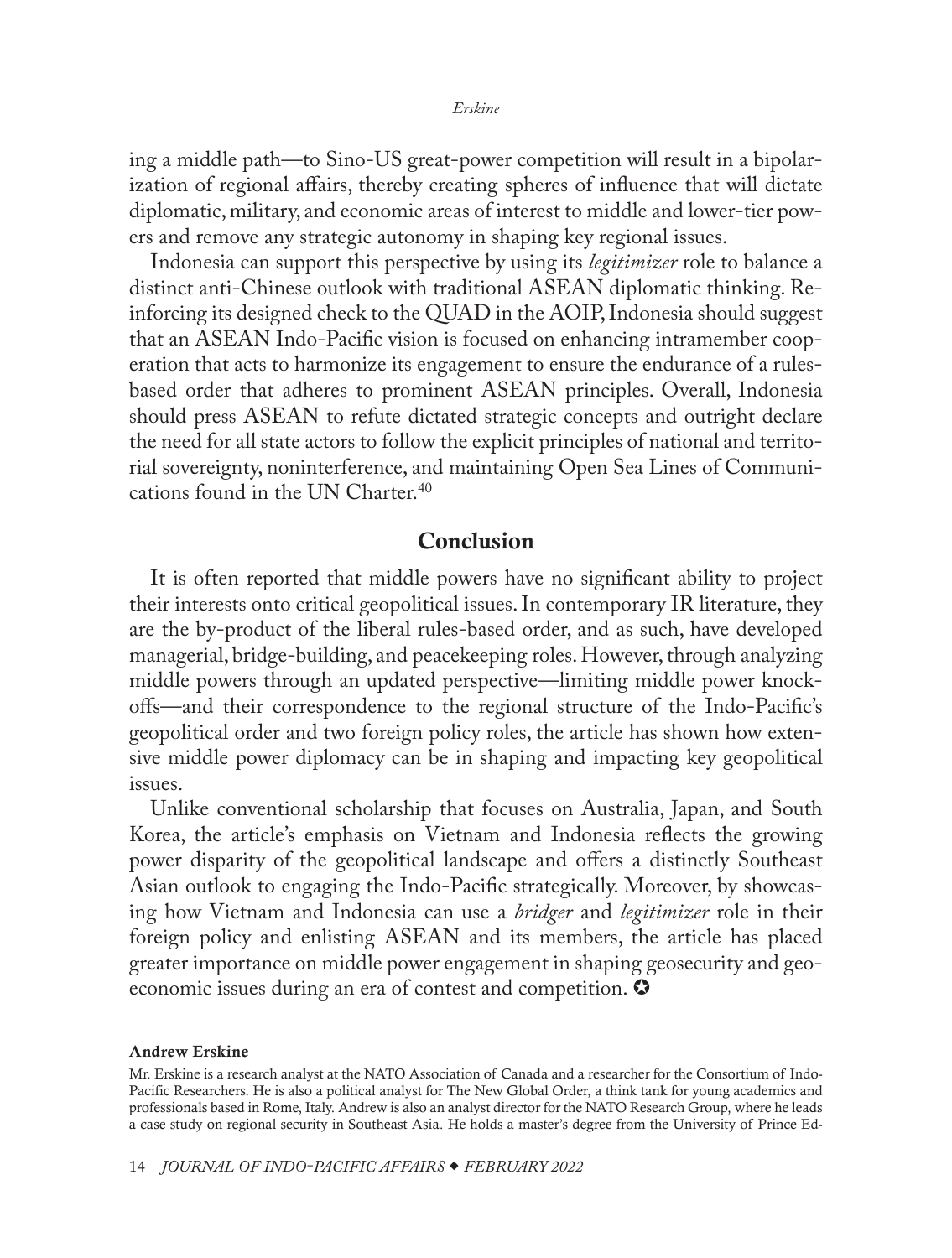#### *The Middle Power Dynamic in the Indo-Pacific*

ward Island, concentrating in global and regional orders, hegemony, and polarity. His work focuses on great-power competition, the Indo-Pacific, and Canadian foreign policy.

#### **Notes**

1. Robert W. Cox, "Middlepowermanship, Japan, and Future World Order," *International Journal* 44, no. 4 (Autumn, 1989), 825.

2. Andrew Erskine, "The Luring of the Indo-Pacific: How Can NATO Formulate a Collective Regional Strategy For Its Members?," NATO Association of Canada, 1 June 2021, https:// atlantic-forum.com/.

3. Carsten Holbraad, "The Role of Middle Powers," *Cooperation and Conflict* 6, no. 2 (1971): 78.

4. Holbraad, "The Role of Middle Powers," 87.

5. Cox, "Middlepowermanship, Japan, and Future World Order," 827.

6. Andrew Fenton Cooper, Kim Richard Nossal, and Richard A. Higgott, *Relocating Middle Powers: Australia and Canada in a Changing World Order* (Vancouver: UBC Press, 1993), 17–18.

7. Matthew Stephen, "Concept and Role of Middle Powers During Global Rebalancing," *Seton Hall Journal of Diplomacy and International Relations* 14, no. 2 (2013), 45.

8. Cooper et al., *Relocating Middle Powers*, 15.

9. Stephen, "Concept and Role of Middle Powers," 41.

10. Andrew Fenton Cooper and Emel Parlar Dal, "Positioning the Third Wave of Middle Power Diplomacy: Institutional Elevation, Practice Limitations," *International Journal* 71, no. 4 (2016), 526.

11. Andrew Fenton Cooper, "Testing Middle Power's Collective Action in a World of Diffuse Power," *International Journal* 71, no. 4 (2016), 532.

12. Stephen D. Krasner, *Sovereignty: Organized Hypocrisy* (Princeton: Princeton University Press, 1999), 9–25.

13. Allan Patience, "Imagining Middle Powers," *Australian Journal of International Affairs* 68, no. 2 (April 2014), 22.

14. See Seng Tan, "Spectres of Leifer: Insights on Regional Order and Security for Southeast Asia Today," *Contemporary Southeast Asia* 34, no. 3 (2012), 314.

15. Hedley Bull, *The Anarchical Society: A Study of Order in World Politics* (New York: Palgrave, 1977), 13.

16. Kyle M. Lascurettes, *Orders of Exclusion: Great Powers and the Strategic Source of Foundational Rules in International Relations* (Oxford: Oxford University Press, 2020), 6.

17. Evelyn Goh, "Great Powers and Hierarchical Order in Southeast Asia: Analyzing Regional Security Strategies," *International Security* 32, no. 3 (2007), 148.

18. Goh, "Great Powers and Hierarchical Order," 148.

19. Tan, "Spectres of Leifer," 319.

20. Goh, "Great Powers and Hierarchical Order," 152.

21. "Vietnam," Lowy Institute Asia Power Index, 2020 Edition.

22. Dewi Fortuna Anwar, "Indonesia and the ASEAN Outlook on the Indo-Pacific," *International Affairs* 96, no. 1 (2020), 114.

23. Sung Chul Jung, Jaehyon Lee, and Ji-Yong Lee, "The Indo-Pacific Strategy and US Alliance Network Expandability: Asian Middle Power's Position on Sino-US Geostrategic Competition in the Indo-Pacific Region," *Journal of Contemporary China* 30, no. 127 (2021), 62.